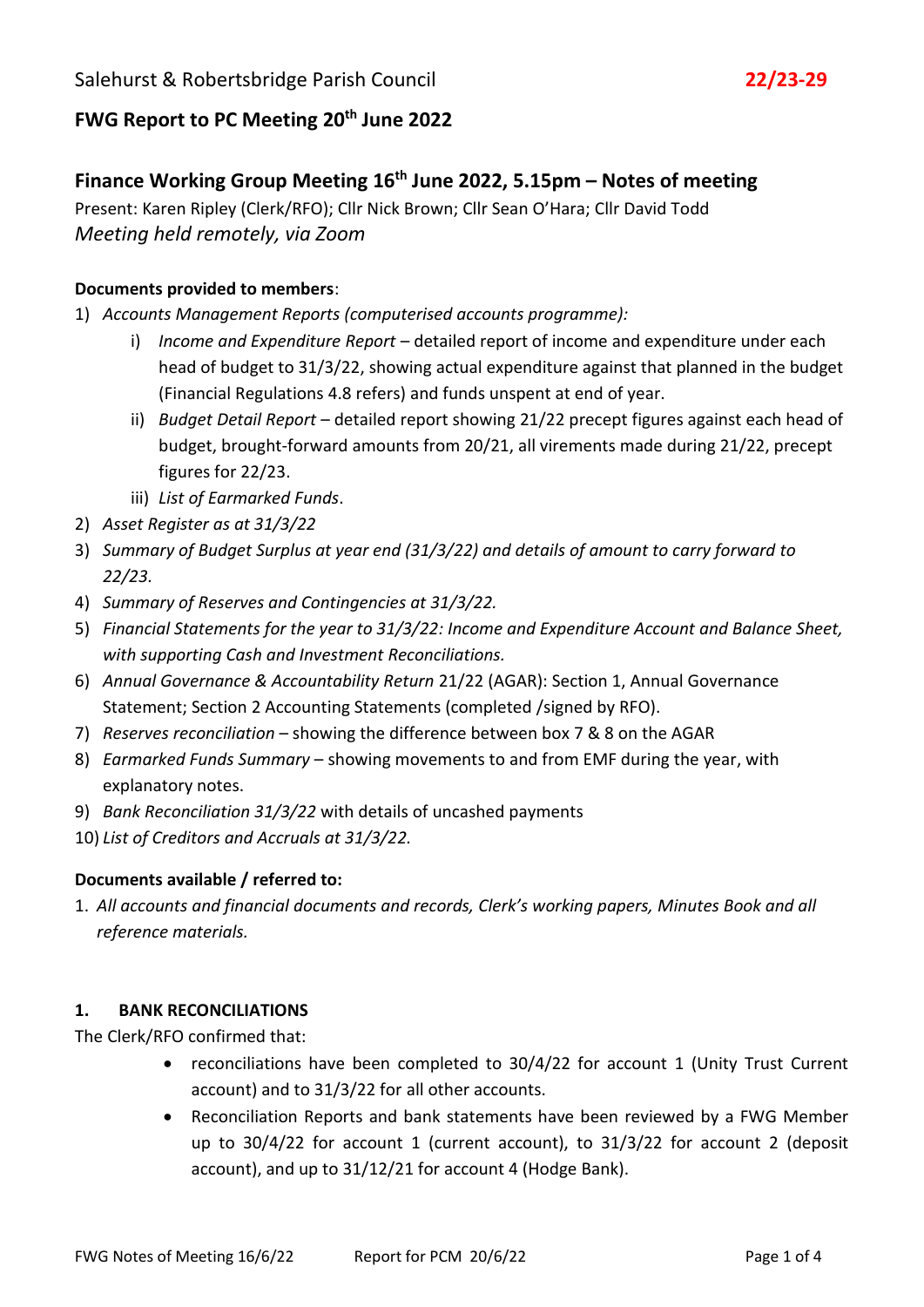## **2. REVIEW OF THE EFFECTIVENESS OF INTERNAL CONTROLS**

This has to carried out annually and is one of the 'assertions' made by Members in Section 1 of the Annual Governance and Accountability Return (AGAR). Cllr Todd confirmed that the review had been carried out that he was satisfied that the Council could answer yes to Question 2 in Section 1 of the AGAR.

A review the Financial Regulations was discussed (last reviewed 2019/approved Jan 2020). There are no major changes anticipated and it shouldn't be an onerous task. It was agreed the review should be completed in time to put to full Council for approval in September 2022.

## **3. ASSET REGISTER (Financial Reg. 12.6)**

This was reviewed and the Clerk/RFO explained that it had been completed on the required basis for parish councils (items listed at cost, with no depreciation; disposed and new items recorded). The figure is not included in, and does not affect, the accounting records (balance sheet), but the total is included in the Annual Governance and Accountability Return (AGAR) Section 2 Accounting Statements, for the Auditor. Members were happy to recommend approval of the figure of £302,367 (an increase of £3,565 on last year, mainly attributable to new bridges).

Whilst not an audit requirement, the ongoing intention, for practical and transparency reasons, to substantially upgrade the Register to show further details of locations, current values and insurance values was discussed. The Clerk/RFO had looked at options regarding assets, and had suggested using the RBS Asset Inventory Management Software. This enables the creation of an Inventory to keep records of all Assets, with the following key features:

- Asset Inventory links to Annual Return to update Fixed Asset figure at Year end
- Unique Identification Number, Asset Description, Serial Number and photo
- Original Cost, Current Value, Insurance Value
- Asset Suppliers Details, Asset Location GPS Coordinates
- The date the Asset was acquired / disposed of
- Grouping of Assets to identify the type e.g., equipment, Land

Members had looked at the details and quote provided by RBS to the Clerk, and agreed this would be a good option. It was agreed that purchase of the software (£221.25), annual licence fee and support (£121) and two hours online training (£35 per hour) for the Clerk and Assistant Clerk be recommended to full Council.

The work/time involved to set up and initially populate the software was discussed. It was agreed that outside help may be required to reduce the load on the Clerks. The Clerk suggested that if approved, we purchase and install the software and complete the training, and the Clerks can then assess the requirements, so a decision can be made.

#### **4. YEAR END POSITION 21/22**

**Internal Auditor's Report** this was considered. No issues were found that required attention or noting on the annual return and his Report was positive. All Internal Control Objectives, as listed on Page 3 of the AGAR, had been satisfactorily met, and it had been completed and signed accordingly by the Internal Auditor.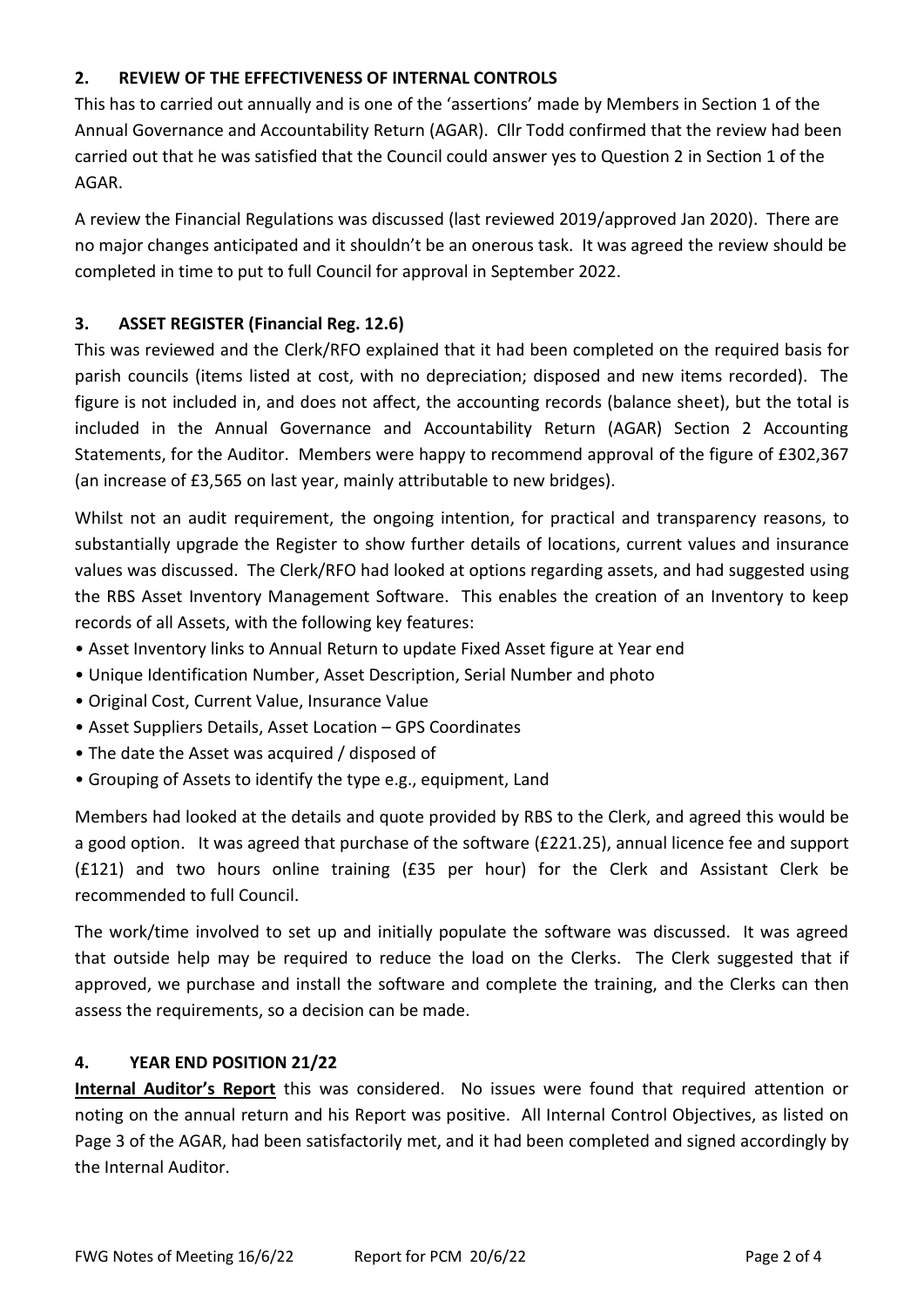The Internal Auditor made some recommendations for the future, which he felt would improve clarity and therefore controls. The Clerk clarified that these are recommendations and not concerns that required noting for the External Auditor on the Annual Return (AGAR). In relation to Budgeting and Precept (Auditor's Report, section D) he suggested defined numerical forecasting of income, spend and reserves for the full year, to confirm any expected variances from budget. Also, that supporting calculations be made available in the budget documents for I&E (currently held by the RFO in a separate working documents file). He also recommended that (as already planned by the FWG) a summary level forward three-year plan be produced (based on assumptions, if no strategic plan is available).

Members requested that the RFO consider the Internal Auditor's recommendations, and report back to the FWG as to how and when they will be actioned.

**Financial Statements 21/22** - the final budget position for 21/22 showed an unspent total of £37,547. This includes £6,660 of specific purpose funds: General Contingency £2,745, Summer Event £711, Platinum Jubilee £1,500 and Youth Projects £1,704. £17,724 represents committed, approved or anticipated expenditure, with a remaining general surplus balance of £13,163 to carry forward to General Contingency for 22/23. (Financial Reg. 4.2)

Members were satisfied the level of reserves are within recommended levels. When the 'working' General Contingency has been carried forward, and the balance of general surpluses at year-end added, the resulting General Contingency balance of £15,908 for 22/23 is significantly lower than at the start of 21/22, but this was anticipated, following completion of some major projects (car park fence, 2 new bridges, Cemetery fencing and gates, Cemetery entrance resurfacing).

Details of carry-forward amounts and reserves can be seen in two supplementary documents;

- **Summary of budget surplus** at year end (31/3/22) which details amounts to carry forward.
- **Summary of reserves and contingencies** at 31/3/22 which details funds held in Earmarked Reserves for specific purposes, contingency reserves and working (General) contingency.

The lack of any specifically allocated funds for improvements to the Cemetery was discussed. A review (increase) in the fees is required and Members suggested that this be carried out as soon as possible and any increased income over budget should be allocated to a fund for this purpose.

## **Annual Governance and Accountability Report (AGAR)**

- AGAR Section 1, Governance Statements Members reviewed the nine questions which have to be considered and answered by all Members at the PCM on 22/6/22, in respect of the year to 31/3/22. It was felt that all could be answered positively.
- AGAR Section 2, Annual Accounting Statements Members were satisfied that the figures had been correctly prepared from the financial statements at 4 above, and present fairly the financial position of the Council at 31/3/22.